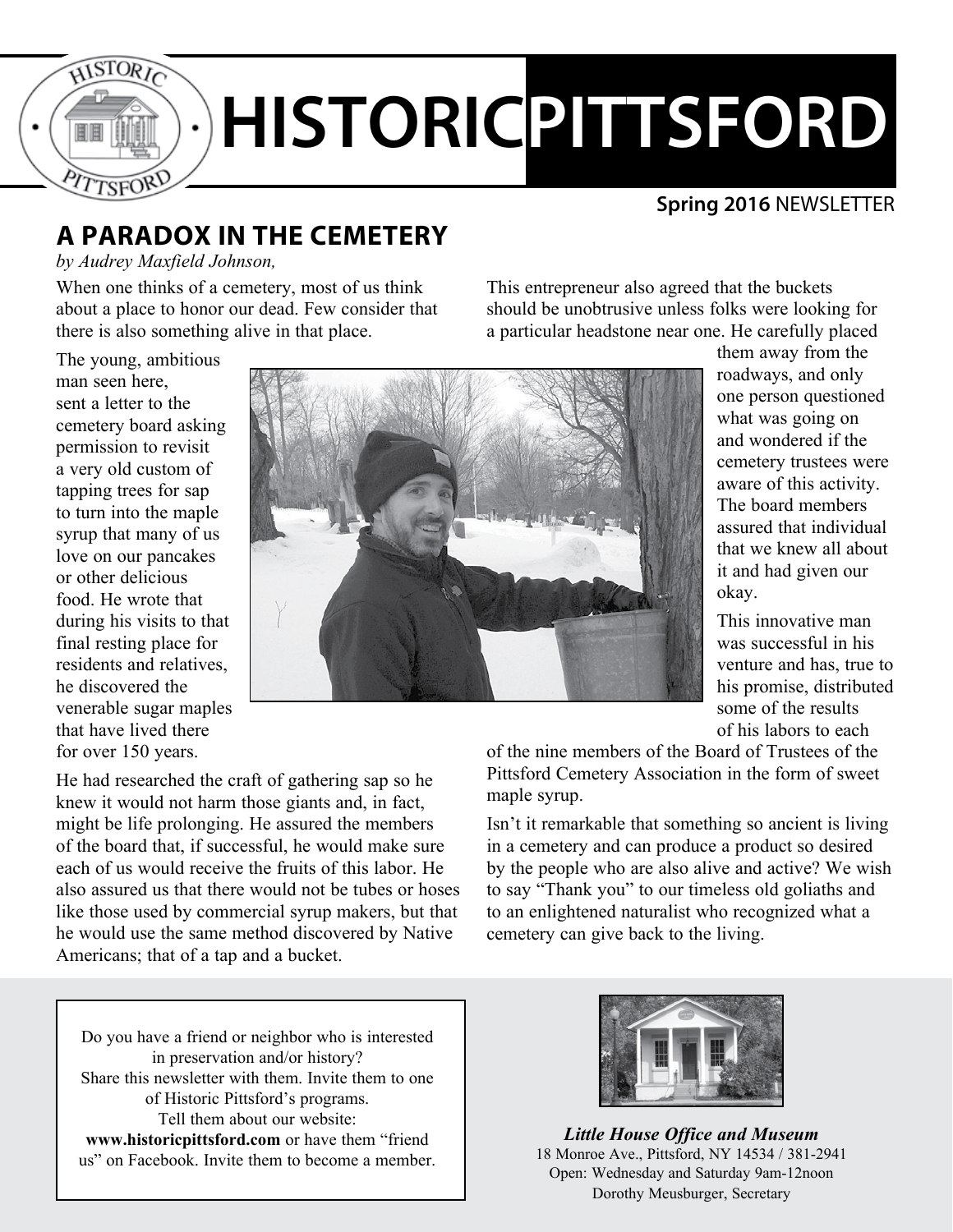## **LITTLE HOUSE UPDATE - COLUMN RESTORATION**

*by Alysa Plummer*

You may have noticed a single column missing (out of four) on the front porch of the Little House this winter. The column has been undergoing restoration in Jim Turner's woodworking shop at Honeoye Falls Millworks. Layers of old paint were removed and many holes in the column have been filled and repaired with a special flexible epoxy. The base of the column, severely compromised from water damage, required custom milling to replace the parts with historic accuracy.

All four columns are original to the house and are over 185 years old. According to Jim, surprisingly, the column is made from poplar wood – not a wood we would think of for an exterior application.

On closer inspection, Jim noted the poplar grain was extremely tight and came from a massive poplar tree -- at least three feet in girth. He

thought it likely all four columns came from the same tree. The columns held up so well all these years as the wood came from outside the heart of the tree; items made from the dead center of a tree typically decay more rapidly.

Jim's final task is to painstakingly match up the grain of the replacement parts in the same direction

as the original wood grain. "Wood moves," stated Jim. Whatever the weather, the new and the old components must expand and contract in the same direction ensuring long-term stability

The renewed and restored column should be installed sometime in May. The other three columns are scheduled for a "re-do" as well. Although this is a time-consuming project, once completed our columns should be good for another 180 years!

## **PATRICIA GOODENOUGH PLACE ARCHITECTURAL CONSULTATION PROGRAM**

In celebration of the 50th anniversary of the founding of Historic Pittsford, the Board of Directors has issued a resolution naming its award winning Architectural Consultation Program in honor of Pat Place.

This action recognizes Pat's significant contributions and commitment to historic preservation over decades of leadership and participation in preservation activities in the village and town. Pat served as President of Historic Pittsford numerous times and served on its Board for over 30 years. She worked tirelessly on strategic initiatives including the survey of hundreds of village and town properties and the completion of the first National Register application submitted by the Village. She was instrumental, with others, in establishing the Architectural Consultation Program, in partnership with Bero Architecture, to make expert advice available to homeowners wishing to maintain the architectural and historic integrity of their properties. All who utilize the Patricia Goodenough Place Architectural Consultation Program will benefit because of her dedication and deep understanding of the importance of historic preservation.

*(For more information about the Architectural Consultation Program, contact Bonnie Salem, Historic Pittsford Board member, at 586-2764 or bsalem@rochester.rr.com)*





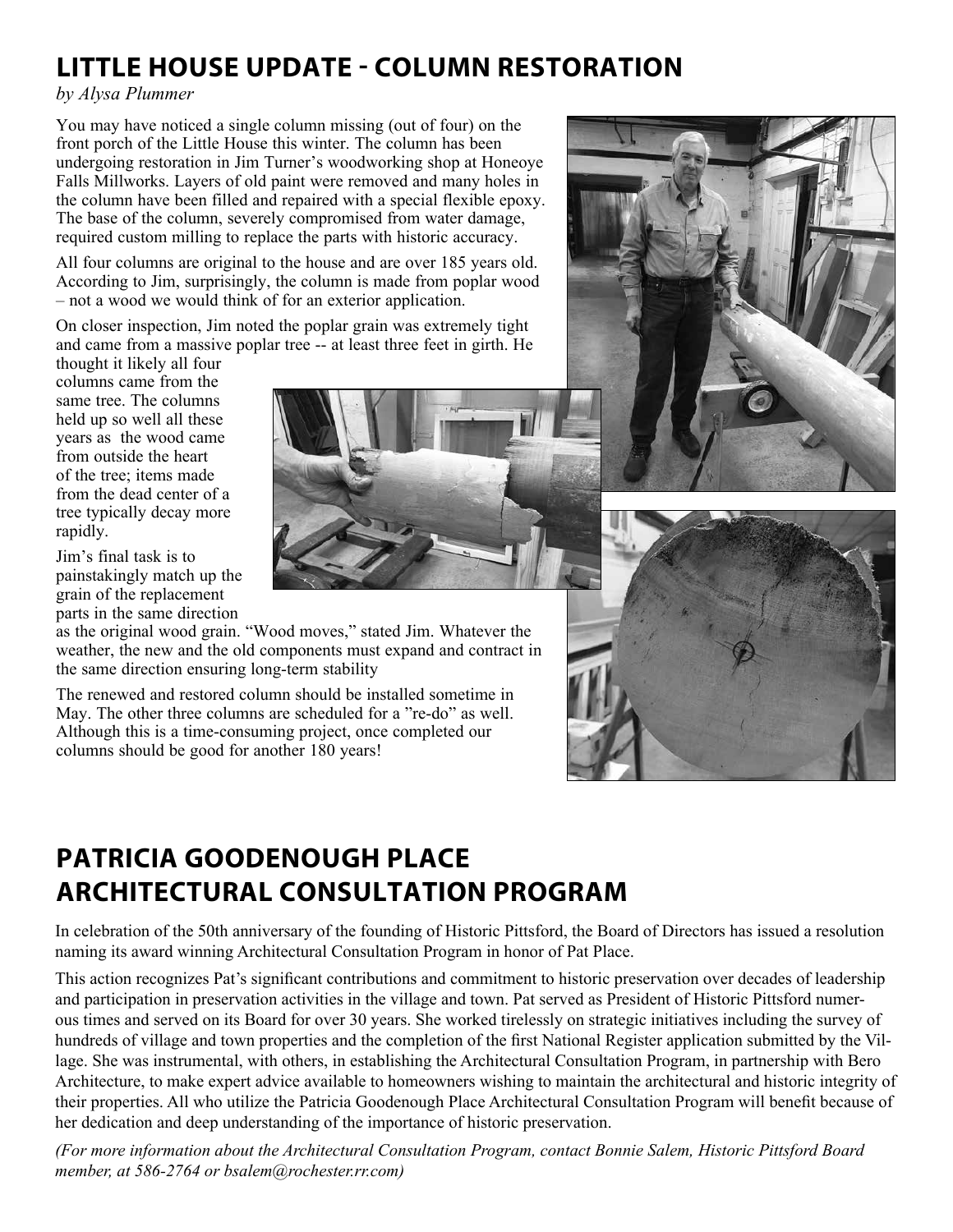## **A TREASURED GIFT**

#### *by Audrey Maxfield Johnson, Historian Town and Village of Pittsford*

The Pittsford historian's office has recently received a valued collection from a lifelong Pittsford resident in the form of programs of Pittsford school's graduation from the years 1914 through 1985. They were made available to the office by Walta Williams Parfitt, daughter of Gertrude Frances Lusk Williams. These programs were in the collection of Mrs. Williams and Mrs. Parfitt felt, and rightly so, that they belonged in Pittsford's history.

Gertrude Frances Lusk Williams was born in 1902 in Pittsford, New York, where she spent her whole life. She was a member of a very long time Pittsford family, in fact probably the first family to settle in this part of western New York State. She was one of the daughters of Harry S. Lusk and Alice Olivia Lincoln Lusk. There were four sisters and a brother in Harry and Allie's family.

Gertrude attended District 1 in the Pittsford system. It was right across the road from her family's farm home at 1 Mendon Center Road – the home that was completed about 1810. She loved learning and was a teacher for a short time after she finished her education at that school and the high school on Lincoln Avenue. After graduation, Gertrude attended Rochester Normal School, as did two of her sisters, and she taught fourth grade in a Rochester school. She made lifelong friends there, and with a group from Caledonia, she went to Europe. When she came back to the United States, she met and married Laurence Babcock Williams in 1927 and moved to the village where she and her husband lived for the rest of their lives. Early in their marriage they lived on Washington Ave., then moved to Lincoln Ave. right next to the school and then later she moved to the white house at the corner of Sutherland Street and Monroe Ave.

Mrs. Williams was very involved in the community and could be seen on many days walking to her church, or a social event, or taking care of her house and yard. One of her favorite annual activities was to attend the yearly high school graduation ceremonies held at the end of June. She did not go back as far as 1914, but somehow acquired programs from those early years.

After Sutherland High School was built in 1955-56, graduation exercises were held outside on the east lawn. Mrs. Williams would walk up the street early enough to make sure she had a good seat, watch each graduate receive his or her diploma, and listen to the addresses often given by visiting dignitaries. Sometimes the weather was not good, but the exercises were held anyway. As classes gained in size, a different venue was found and Mrs. Williams did not attend those held in the Eastman Theater or the Blue Cross Arena, but somehow she collected the programs up through 1985.

The special factor about these programs is that every graduate is named – some with first, middle and last names. It is a wonderful concise history of the residents of the community from 1914 through 1985! One doesn't have to search directories or censuses to find names of young people who lived in and attended Pittsford schools. It even denotes the names of those youth who opted to join the military prior to their graduation.

Many thanks are owed to Gertrude Williams and her daughter, Walta, for saving these small historical treasures. The historian will be forever grateful!

## **HOPKINS FARM ANNIVERSARY**

On March 13, Historic Pittsford celebrated the 200th anniversary of the Hopkins Farm with a program at the library which took a personal look at one of Pittsford's

founding families and the evolution of agriculture in our community. Mark Greene, a descendant of 1812 war hero Colonel Caleb Hopkins (who gave Pittsford its name) shared his family's Pittsford heritage along with photos and artifacts. Over 80 people attended this program including members of the 5th and 6th generation of the Hopkins family. **Happy Anniversary!**